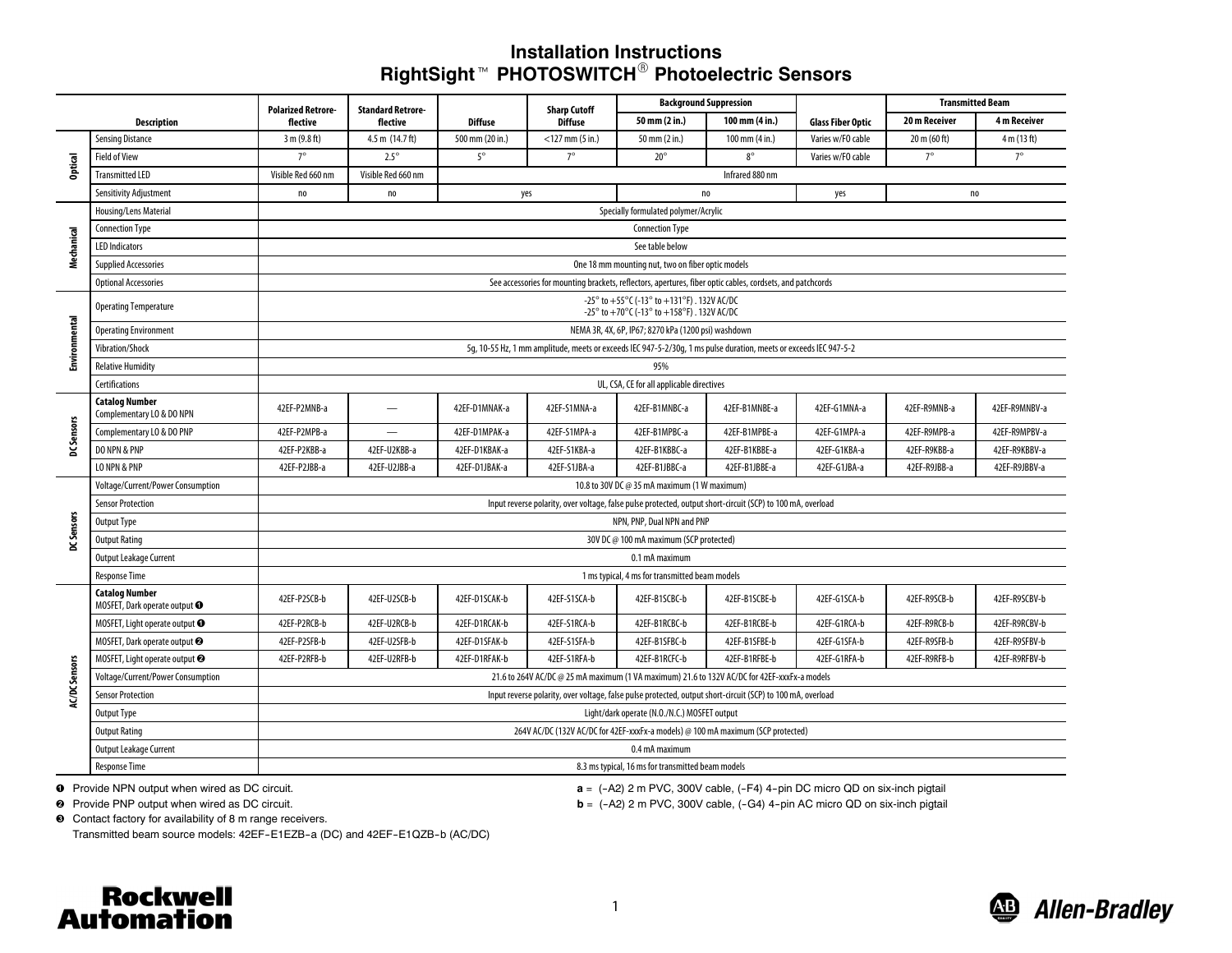### **Typical Response Curves**



#### **Table 1: LED Function**

| Label         | Color  | <b>State</b> | <b>Status</b>                                 |
|---------------|--------|--------------|-----------------------------------------------|
|               | Yellow | <b>OFF</b>   | Output de-energized                           |
| Output        |        | <b>ON</b>    | Output energized                              |
|               |        | Flashing     | Output SCP active (DC models only)            |
|               | Orange | <b>OFF</b>   | Margin $<$ 2.5                                |
| Margin        |        | <b>ON</b>    | Margin $>2.5$                                 |
|               |        | Flashing     | Output SCP active (AC models only)            |
|               | Green  | <b>OFF</b>   | Sensor not powered, output active, SCP active |
| <b>Status</b> |        | 0N           | Sensor powered                                |

**Note:** For DC models, output and margin LEDs alternate flashing when SCP is active.

## (0.24 in.) is recommended between the target and the backgrounds. **Sensor Alignment**

The orange LED is an alignment aid which indicates that <sup>a</sup> margin of 2.5 has been reached. This means that the sensor is receiving at least 2.5 times the signal strength back from the target needed to trigger an output signal. In general, it is desirable to have <sup>a</sup> higher margin to help overcome any deteriorating environmental conditions, i.e., dust build-up on the sensor's lens. When aligning the sensor, the best performance can be obtained if this margin indicator is illuminated with the target in place.

When aligning diffuse mode sensors, ensure that the sensitivity be set at its maximum setting using the single-turn adjustment knob on the front panel. Pan the sensor left, right, up, and down to center the beam on the target. It may then be necessary to decrease this setting to prevent the sensor from detecting <sup>a</sup> background object. If this problem persists, the application will require the use of <sup>a</sup> background suppression, sharp cutoff diffuse, or retroreflective sensing mode.



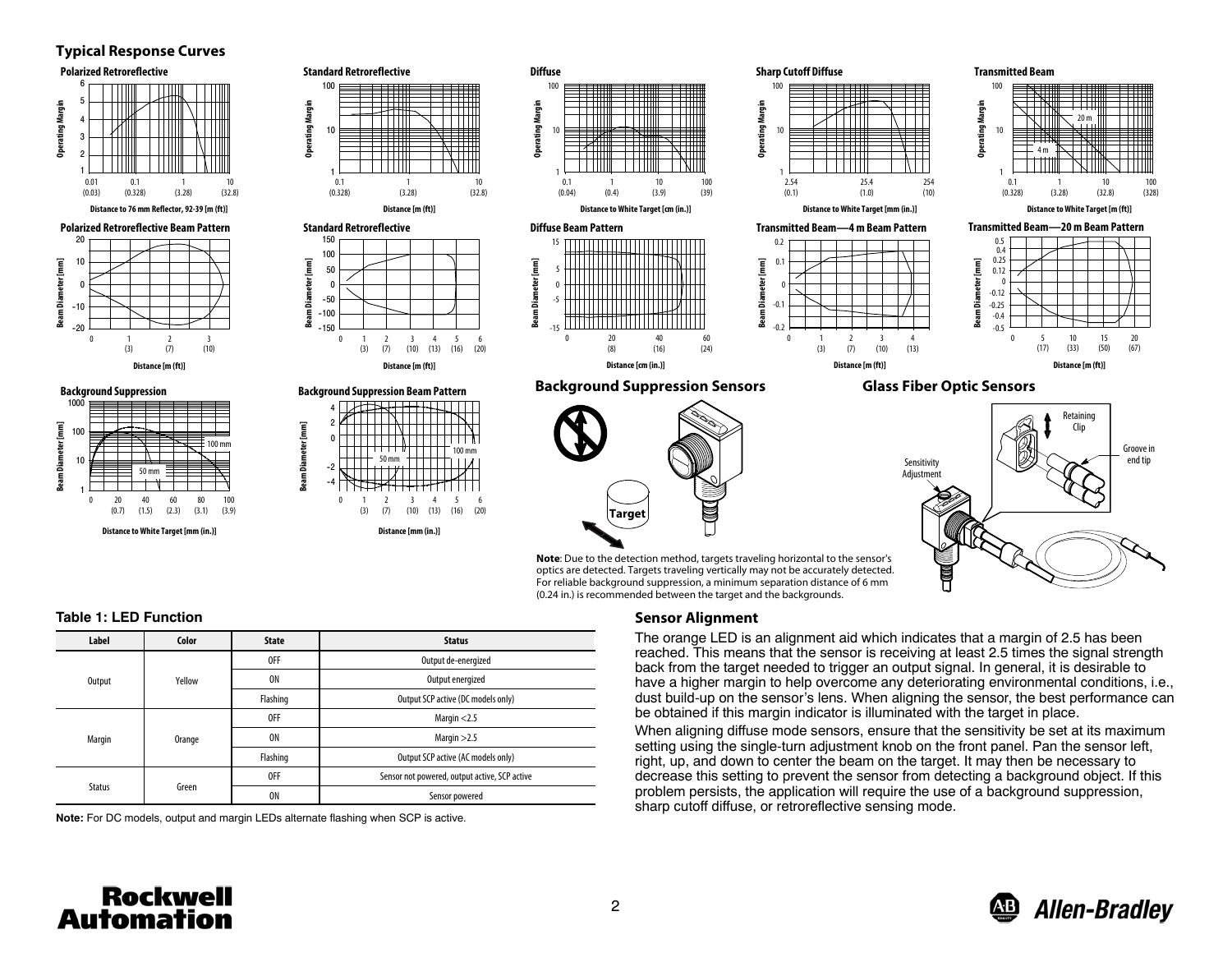## **Short‐Circuit Protection**

RightSight photoelectric sensors provide short-circuit protection (SCP) on the output leads. This feature is intended to protect the sensor from damage in the event that the output load is shorted to ground. If this condition does occur, the SCP will activate and the orange LED wil flash until the source is removed (power must be reset for AC/DC models). The SCP limits are set to 100 mA over the entire voltage range for both DC and AC/DC models.

## **Wiring Diagrams**

### **10.8-30V DC Sensors**



#### **Models with NPN Outputs**





#### **Models with PNP Outputs**





**AC Wiring for 42EF-\_ \_ \_C\_ \_-\_ \_ Models 21.6--264V AC/DC Sensors**











**DC Wiring for 42EF-\_ \_ \_C\_ \_-\_ \_ Models**



**Cable**

**DC Wiring for 42EF-\_ \_ \_F\_ \_-\_ \_ Models**

+BlueBlackBrownLoad



**Quick‐Disconnect**

Red/White

+

–

RedRed/Black

2

3

**Transmitted Beam Source**





 $\frac{n}{\sqrt{1-\frac{1}{2}}}$   $\frac{1}{\sqrt{1-\frac{1}{2}}}$   $\frac{1}{\sqrt{1-\frac{1}{2}}}$ Red/Black  $L1/+$  $\langle$ | | Red/White  $L2/-$ **Quick‐Disconnect**

**Note**: All wire colors on quick‐disconnect models shown refer to Allen‐Bradley cordsets.